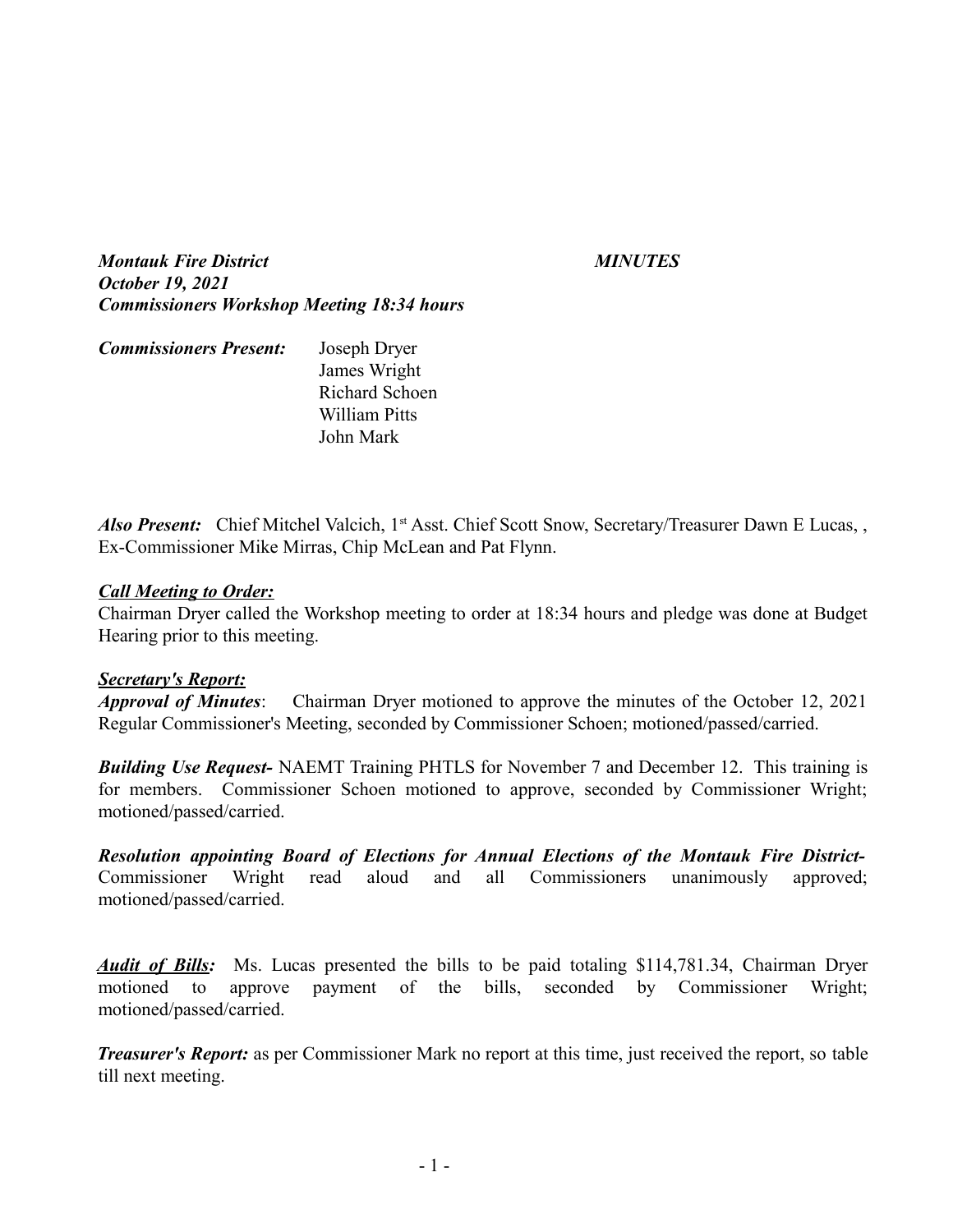## *Workshop Topics:*

*Antenna:* Ms. Lucas forwarded PDF plans of the soil sample previously taken for the antenna to Eddie Schnell to analyze. He unfortunately was unable to attend but did put together some information for us to discuss. Commissioner Wright explained the soil sample was crappy, too loose for a foundation. In a nutshell the cost is anywhere from \$50,000 to \$75,000, First we need an engineer to draw plans which is \$2,100 for the report. Commissioner Wright would like to move forward on this and motioned to get the plans drawn, seconded by Chairman Dryer; motioned/passed/carried.

*Independent Investigator:* This is regarding the harassment complaint. Ms. Lucas was in touch with Mr. Steven Cohen and will be receiving an e-mail with information needed. She will provide any pertinent information needed to move forward.

# *Chief's Report*

- · 9-3-32 is at T&B for gas leak, waiting on parts.
- · Company 4 is working on putting together a committee for another ambulance.
- Chief needs 15 old style pager batteries. Commissioner Wright motioned to approve, seconded by Commissioner Pitts; motioned/passed/carried.
- · 9-3-81- did the 4 gas meter charger get installed?
- FYI- on the  $25<sup>th</sup>$  9-3-17 will be going to Suburban for minor work and 9-3-81 will be getting ding repaired which will be paid for by Sagamore lights.
- John to put graphics on the roofs of 9-3-80 and 9-3-81.
- Chief stated the donors of 9-3-81 would like to be recognized preferably on tailgate.
- · Chief reached out to NextEra to do a Department drill for November on Shore Road, waiting to hear back. Monday drill in Yaphank , its the taxpayers drill. Tuesday, department drill at WaveCrest.
- · Physical question was answered.
- · The department received a letter of resignation from Vinny Franzone.
- · 9-3-4 center section of light bar not working and written in book.
- · Purchase request for 9-3-1, halligan and hose totaling \$1102.20. Chairman Dryer motioned to approve, seconded by Commissioner Schoen; motioned/passed/carried.

· SCWA is adding new mains off Madison and the Chief and Captain Gosman have been working together to determine if more hydrants are needed.

• PPE- we are good in our stock levels.

- · Chief discussed training of the 3 new cadets, which has been Tuesday and Thursday's and even went to the Wainscott training facility with an ambulance crew.
- · Again Monday is Yaphank taxpayer Drill and Tuesday Department Drill at WaveCrest.

· Commissioner Pitts stated when 9-3-18 goes to hospitable, on the way back stop stop at Suburban for an estimate on that ding.

· Fit test machine is good to get re-calibrated. When we change packs we need to buy new machine. OK, district will send back for repair.

· 9-3-2 & 9-3-4 the CO gas detectors are not charging, Commissioner Pitts will look into.

· Chief Snow stated the pictures of the ambulance placement helped and made the members more aware when backing up. Commissioner Schoen questioned the turn out gear was curious if anything was done. Chief stated it was never brought up.

· Ms. Lucas noted petitions for candidacy for the upcoming Commissioner election are now available for pick up before 4pm Monday through Friday .